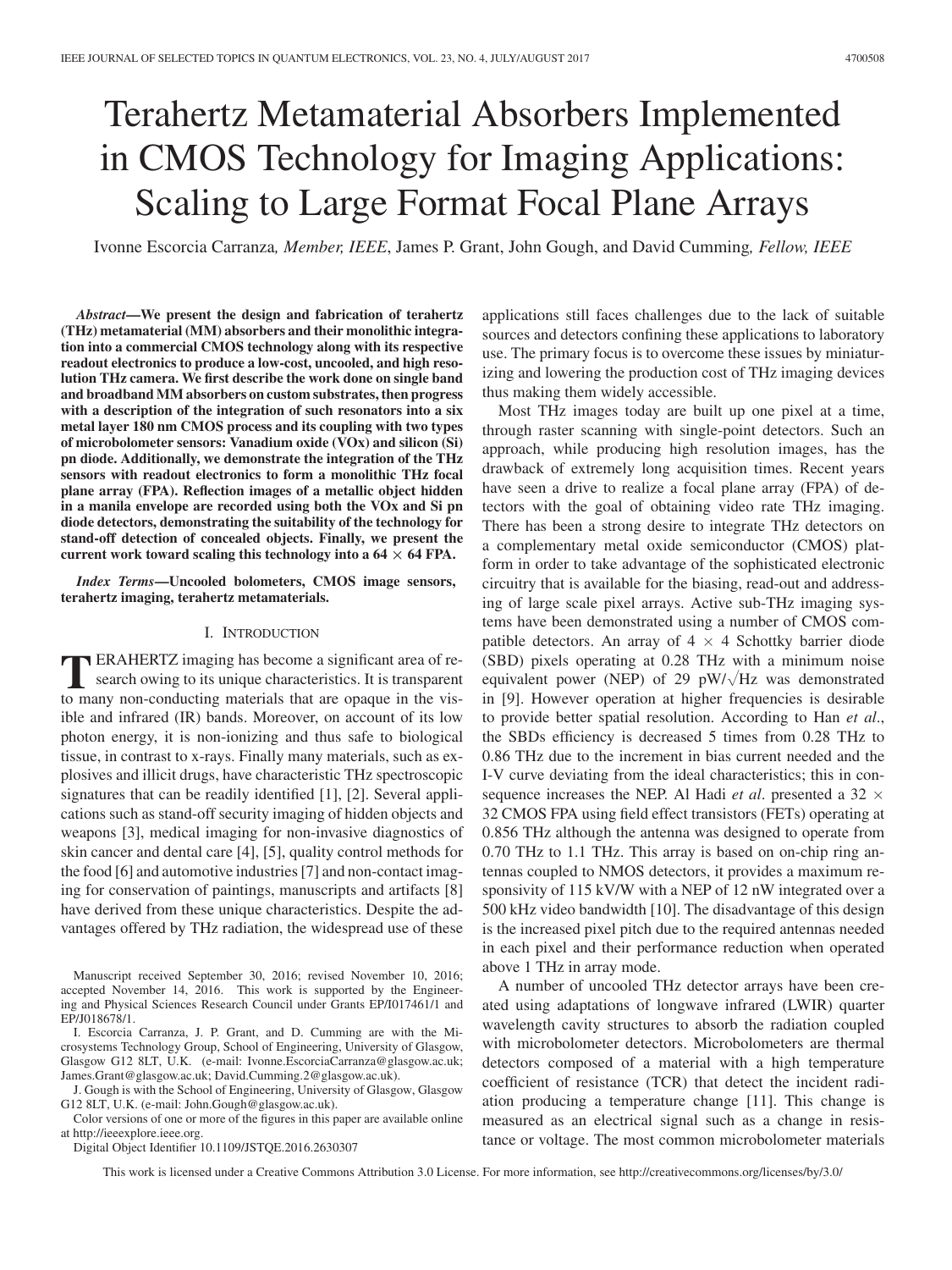are Vanadium Oxide (VOx), amorphous silicon  $(\alpha - Si)$  and Si pn diode [12].

Commercial quarter wavelength based FPAs have been reported in the literature e.g. an uncooled  $320 \times 240$  FPA with an NEP of less than 100 pW designed by NEC [13] and an uncooled  $384 \times 384$  FPA with an NEP of 76.4 pW designed by INO [14]. CEA Leti has also realized a THz FPA implemented in a suspended bridge configuration. At 2.5 THz the NEP is 32 pW with a video rate of 25 Hz and a responsivity of 12.6 MV/W [15]. The major disadvantage of these types of detectors is their extensive and complex fabrication methods that significantly increase the production cost since the bolometer has to be positioned at a distance of  $\lambda$ /4 from the substrate e.g. at 2.5 THz (118.8  $\mu$ m) this distance is 30  $\mu$ m.

In order to have an efficient room-temperature THz detector it is necessary to have a suitable absorbing structure and a sensor. Due to the lack of existing natural THz absorbers, engineered metamaterials (MMs) have been employed as absorber elements. These artificially made materials have strong resonant absorption. In a MM absorber the radiation is absorbed in a device thickness of  $\langle \lambda/50$ , overcoming the thickness limitation of traditional quarter wavelength devices. Both the absorption magnitude and frequency can be tailored by changing the MM structure geometry. Here we detail the novel integration of a THz MM absorber implemented in CMOS technology coupled to two different types of sensors: VOx and Si pn diode.

In this paper we present work on the development of high resolution, fully integrated, MM based THz FPAs. Section II presents the design of single band and broadband THz MM absorbers and their absorption characteristics. Their novel integration into a commercial six metal layer CMOS process coupled with two different types of detectors is described in Section III. The single pixel performance and imaging experiments of the VOx bolometer and the Si pn diode detectors are explained in Section IV. The last section details the steps taken to scale this technology into a high resolution system: a 64 *×* 64 FPA.

## II. DESIGN OF TERAHERTZ METAMATERIAL ABSORBERS

The idea of artificial materials with both negative electric permittivity and magnetic permeability was studied by Veselago in 1968 [16]. He presented the possibility of creating lenses made out of left handed materials (LHMs) that would change the trajectory of the rays passing through them inversely to their normal path e.g. a convex lens would diverge and a concave lens would converge. This phenomenon was popularized by R.A. Shelby, D.R. Smith and S. Schultz in 2001 when they demonstrated experimentally the first artificial LHM. It was made of an array of combined split ring resonators (negative permeability) and metallic rods (negative permittivity) to produce a material with a negative refractive index [17]. This discovery led to the creation of engineered materials called MMs where the permittivity and permeability can be finely tuned to modify their electromagnetic (EM) properties. MMs consist of periodic arrays where both the shape and the unit cell are smaller than the resonance wavelength. They behave as frequency-selective surfaces when an incident EM wave interacts with them. The EM properties of these subwavelength arrays are modified by the size, shape and



Fig. 1. Metamaterial Absorbers. (a) Single band MM absorber with a single cross-shaped ERR resonator and a ground plane separated by an insulator. (b) Broadband MM absorber with three cross-shaped ERR resonators, a ground plane and insulating layers separating the metallic layers. (c) Absorption characteristics of a single band (blue line) and broadband MM (red line). (d) Absorption characteristics of a single band MM with different insulator materials and thicknesses.

structure of the unit cell rather than the material composition [18]. MMs are usually composed of metallic electric ring resonators (ERRs) or split ring resonators (SRRs) and are able to absorb at any EM wave ranging from the microwave to visible wavelengths [19]. The effective permittivity and permeability can be independently controlled by pairing the resonators with metallic ground planes. This allows for the electric response to be tuned by changing the shape of the ERR or SRR, and the magnetic response by changing the spacing between the resonator and ground plane. Previous work has shown the design, fabrication and experimental characterization of custom THz MM absorbers focused on cross-shaped ERR structures for single band, dual band and broadband absorption [20]–[22]. Their performance will be described in this section.

## *A. Single Band Absorbers*

Single band MM absorbers are composed of two metallic layers separated by a dielectric. The top metal layer contains an array of SRRs or ERRs while the bottom is a continuous ground plane. The absorption characteristics of this type of resonator are dependent on the interaction of the periodic subwavelength structures with the incident radiation resulting in absorption at one specific frequency. Single band MMs are narrow band by nature; typically their full width at half maximum (FWHM) is no more than 20% of the center frequency. Fig. 1(a) shows an example of a single band MM absorber with a cross-shaped resonator and a ground plane separated by an insulator. Its absorption characteristics are shown in Fig. 1(c) (blue line) demonstrating a maximum absorption magnitude of 87% at 2.47 THz.

#### *B. Broadband Absorbers*

Broadband MMs are composed of a stack of ERRs with varying dimensions separated by insulators. The resonant peaks depend on the number of ERRs in each unit cell. With judicious design, the individual resonances from each ERR result in peaks positioned close together that merge into one broad absorption spectrum. This type of absorber is characterized by their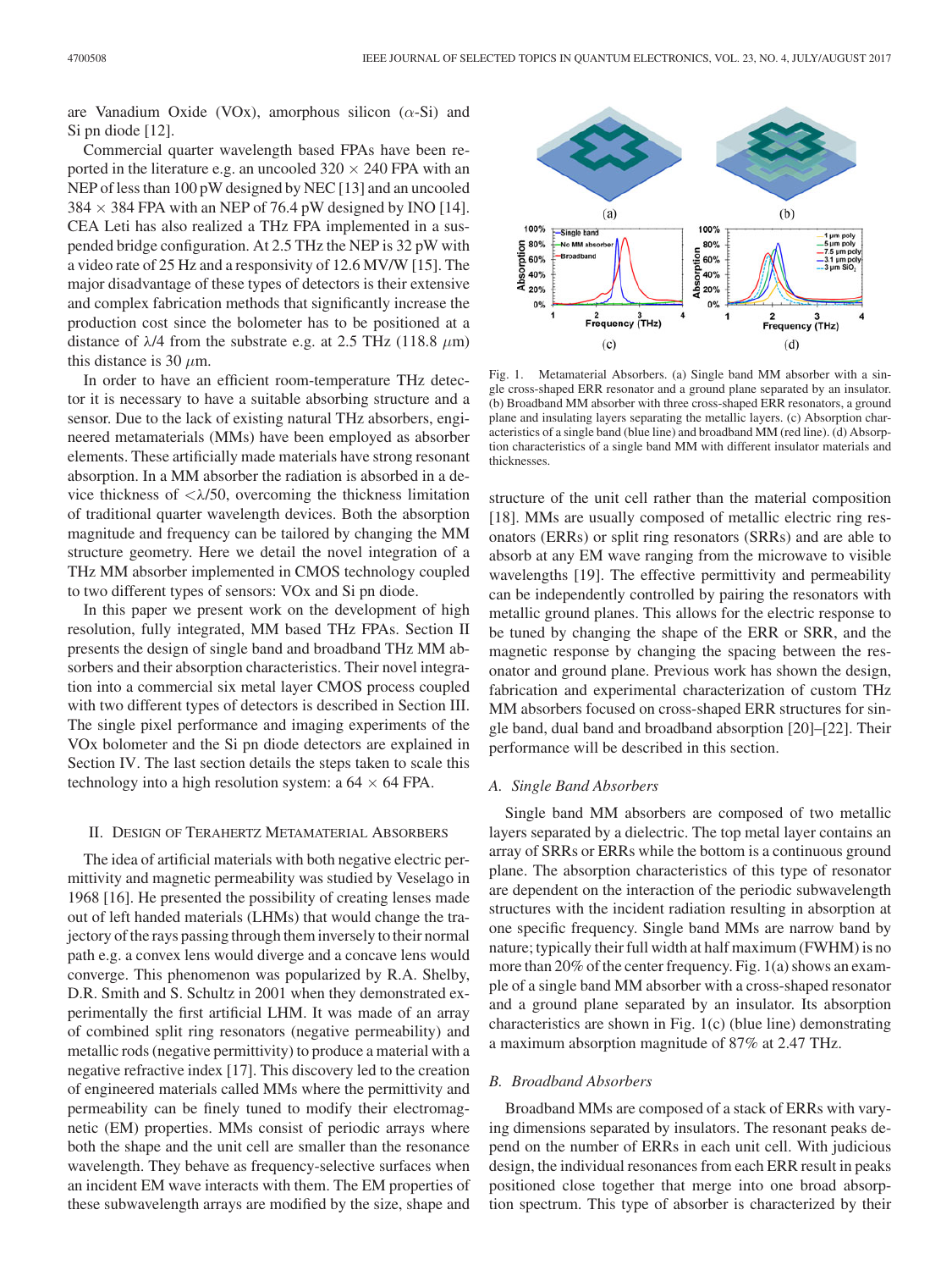broad absorption in contrast to single band absorbers where the FWHM is increased to 48% for a broadband absorber compared to 20% for a single band absorber. For our research purposes, broadband MMs are used instead of single band to maximize the probability of strong absorption at the frequency of our THz source (2.5 THz). This challenge is mainly present when integrating MMs in the metal-insulating layers of a CMOS process since the assumed values of the inter-metal dielectric refractive index used in simulation vary from the real values at THz frequencies.

An example of a broadband MM structure is shown in Fig. 1(b). It is composed of three stacked cross-shaped ERRs with different lengths and widths. Its absorption characteristics are shown in Fig. 1(c) (red line) and has a broad absorption band compared to the single band MM. This figure also shows that when there is no ERR structure, the absorption is minimal – the only loss occurs in the dielectric layer.

Previous research demonstrated that the frequency absorption peak of a cross-shaped resonator depends on the width and length of the ERR and the refractive index of the insulator, while the absorption magnitude is determined by the loss and thickness of the insulating layer. Fig. 1(d) shows the spectral response of a single band MM absorber with a polyimide dielectric thickness ranging from 1  $\mu$ m to 7.5  $\mu$ m compared to a 3  $\mu$ m thick  $SiO<sub>2</sub>$  dielectric. The figure illustrates the increasing peak absorption magnitude in relation to thickness between 1  $\mu$ m and 3.1  $\mu$ m, and a slight peak absorption value reduction at thicknesses greater than 3.1  $\mu$ m. Additionally, the MM with a 3  $\mu$ m thick  $SiO<sub>2</sub>$  dielectric shows a maximum absorption of 65% at 1.90 THz [20].

## III. INTEGRATION OF THZ METAMATERIAL ABSORBERS INTO A COMMERCIAL CMOS PROCESS

Miniaturizing and reducing the cost of the THz detector by monolithically integrating it into standard CMOS process would be a significant step towards the goal of a highly sensitive, low cost, uncooled and portable THz imaging system. The metalinsulator-metal structure of THz MM absorbers lends itself to integration into the layers of a commercial CMOS process. This idea was implemented in a 180 nm six-metal layer process from Texas Instruments (CMOS9T5V). An example of the crosssection of this process is shown in Fig. 2(a). A broadband MM absorber with cross-shaped ERRs was integrated in the top three metal layers (M4 to M6) of the CMOS process. M3 was used as the continuous ground plane and M1-M2 were used as the interconnect for the readout electronics. The integration suffers from one challenge; the thickness of the oxide is process dependent therefore only the cross arm length and arm width can be modified to absorb at the required frequency.

The broadband MM absorbers were coupled with microbolometer sensors to have a complete THz detector. Two types of temperature sensing devices were paired with the THz MM absorber; VOx and Si pn diode. Both sensors are compatible with CMOS technology allowing for monolithic integration of the THz MM absorber and electronics readout. To maximize the microbolometer response and increase the response speed it is necessary to minimize the thermal capacitance of the pixel,



Fig. 2. 3D schematic of the MM based THz detectors integrated in a CMOS process. (a) Commercial six metal layer CMOS process. (b) Broadband MM absorber with a VOx sensor and (c) Si pn diode sensor integrated in the CMOS layers.

comprised of the THz MM absorber and VOx microbolometer, by reducing its thickness. The MM absorber, typically being a few microns thick, dominates the pixel performance. It is possible, by judicious design and selection of materials, to design a THz MM absorber that can absorb  $>70\%$  of the incident radiation in a thickness of  $\lambda$ /50 thereby maximizing device performance.

The VOx sensor was patterned in a series of post-processing steps above M6 and subsequently connected to the readout electronics using additional Ti/Au tracks. This resistive-type sensor was used due to its high TCR (*−*2%/K to *−*3%/K) and relatively simple post-processing steps. Fig. 2(b) shows a 3D schematic of the broadband THz detector with three cross-shaped ERRs, continuous ground plane, insulator between metallic layers and patterned VOx in an "L" shape.

The Si pn diode sensor was investigated due to its existing integration in the CMOS process. In comparison to the VOx sensor, as it is already realized in the front-end of the CMOS process, no post-processing steps are required but its temperature coefficient of voltage (TCV<sub>D</sub>) is lower (-2 mV/K). In order to increase the  $TCV_D$ , three diodes in series were integrated in every pixel for a total theoretical TCV<sub>D</sub> of −6 mV/K. Fig. 2(c) shows a 3D schematic of the broadband THz detector with the Si pn diode integrated in the bottom layers of the CMOS process.

The broadband MM absorber was designed using 3D finite difference time domain (FDTD) simulations using Lumerical Inc. software. The simulation specifications are described in [23]. The absorber was designed to absorb at 2.5 THz because of an existing atmospheric window at this frequency and because of the THz source available to us, a  $CO<sub>2</sub>$  pumped  $CH<sub>3</sub>OH$ (methanol) vapor laser, operating at 2.5 THz. The pixel size was 30  $\mu$ m  $\times$  30  $\mu$ m. Fig. 3(a) shows the refractive index of the materials composing the broadband MM absorber. The metallic layers from the three stacked ERRs are shown in red and the dielectric insulating layers are shown in light blue.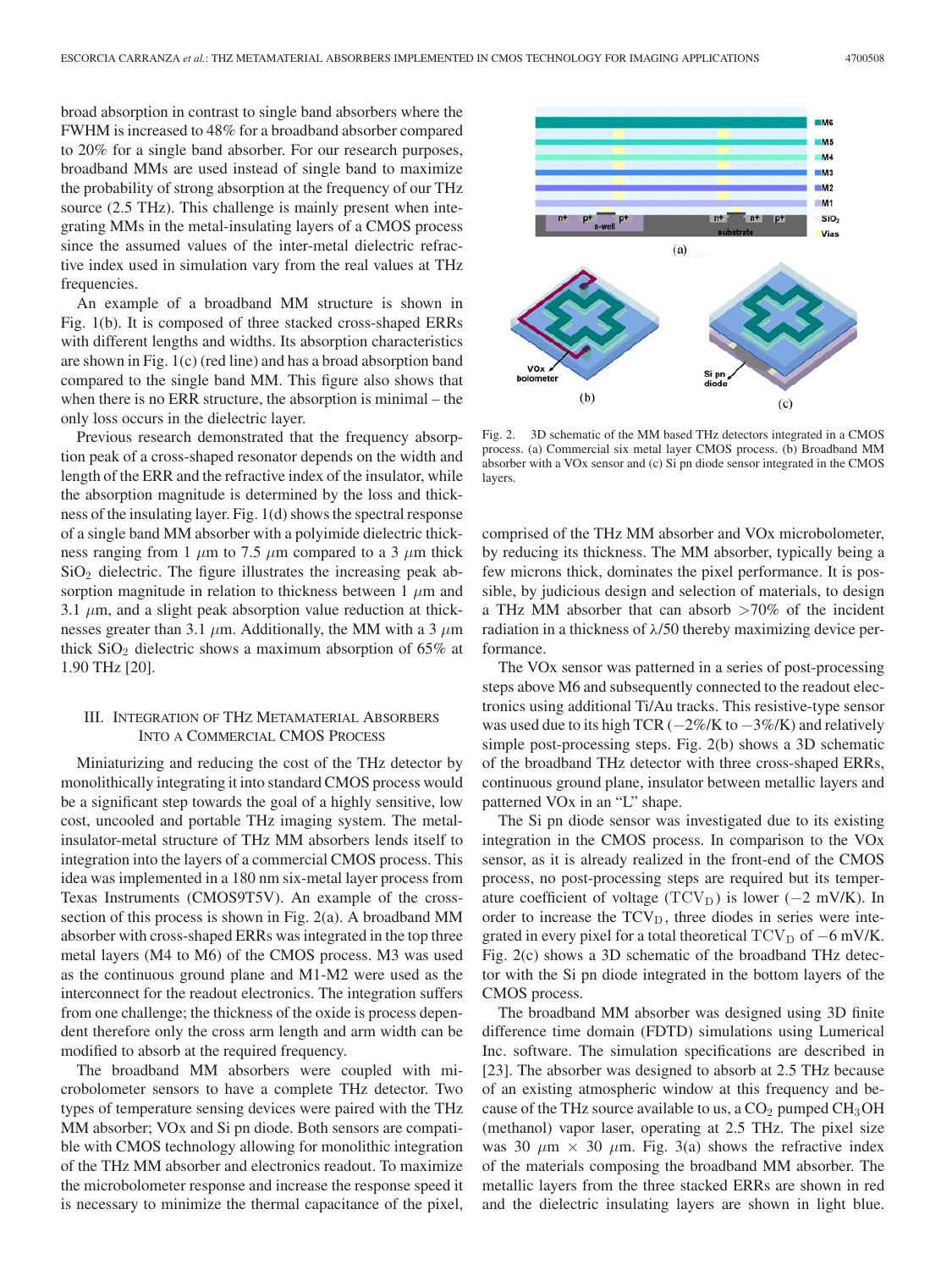

Fig. 3. Broadband MM absorber characteristics. (a) MM absorber crosssection showing the refractive index of the dielectric insulating layers (light blue) and metallic layers (red). (b) Simulation (blue line) and experimental (red line) spectral response of the MM absorber implemented in a CMOS9T5V process. (c) Simulated power distribution (per unit volume) in the x-z plane at  $y =$  $0 \mu$ m. (d) SEM picture showing a cross-section of the pixel.

The dielectric separating the metallic interconnects in the  $0.18 \mu m$  CMOS process is proprietary however it is nominally  $SiO<sub>2</sub>$ .  $SiO<sub>2</sub>$  is an isotropic material therefore the refractive index is independent of the incident angle of the EM wave. Fig. 3(b) shows the simulated (blue line) and experimental (red line) spectral responses from the broadband absorber. The simulation shows a broad absorption peak of 50% magnitude at 2.5 THz. The devices were characterized under vacuum in a Bruker IFS 66v/S Fourier Transform Infrared Spectrometer. The experimental spectrum shows approximately 57% absorption at the frequency of interest. The difference between simulation and experimental results was attributed to the discrepancy between the real and assumed values of the inter-metal dielectric refractive index used in simulation. The actual values are not known at THz frequencies. Fig. 3(c) shows the simulated power distribution in the x-z plane at 2.5 THz demonstrating that the maximum absorbed radiation occurs in the dielectric between M5 and M6 ERRs. Fig. 3(d) shows an SEM picture of the crosssection of one pixel revealing the ground plane in M3, the three stacked ERRs in M4 to M6 separated by the dielectric, forming the MM absorber, and the subsequently post-processed addition of the VOx bolometer and Ti/Au connecting tracks. Note that the geometry of the VOx bolometer, a square of side 26  $\mu$ m, is different from the "L" shape depicted in Fig. 2(b). Due to the topography of the as-received chip it proved impossible to reliably connect the square shaped bolometer to the M6 studs therefore the "L" shaped bolometer design, fabricated on a planar surface, was adopted.

# IV. SINGLE PIXEL PERFORMANCE COMPARISON BETWEEN VOX BOLOMETER AND SI PN DIODE

The two types of THz detectors, VOx and Si pn diode, were characterized to determine the relevant figures of merit (FOM):



Fig. 4. Single pixel performance characteristics of the VOx and Si pn diode sensors. (a) VOx DC Responsivity for 4 membrane thicknesses showing the largest response of 32.65 kV/W from the thinnest membrane (blue line). (b) Si pn diode DC Responsivity showing the largest response of 684 V/W from the thinnest membrane (blue line). Comparison of (c) responsivity as a function of frequency and (d) NEP for both sensors.

Responsivity  $(R_v)$ , TCR or TCV<sub>D</sub>, NEP and thermal time constant  $(\tau)$ . Details of the characterization set ups and equipment used to measure each FOM can be found in [24], [25]. Here we present a comparison of the sensor's performance.

The thermal coefficient of both sensors was measured by placing the sensors in an environmental chamber and sweeping the temperature while measuring the change in output voltage when biased at different currents. The VOx sensor had an average TCR of  $-$  2%/K and the Si pn diode had a TCV<sub>D</sub> of *<sup>−</sup>*5.4 mV/K at room temperature (25 °C).

The pixel's DC response, in terms of  $\Delta$ V/W, was measured from 10 nA to 600 nA and was established by measuring the area of the beam and incident power at the pixel. The focused beam had a diameter of 2 mm measured using a commercial FLIR camera. The incident power at the pixel was measured at the focus point and was calculated as  $26 \mu$ W. The differential voltage ( $V_{ON/OFF}$ ) was measured by monitoring the pixel's output voltage when the laser was on and off. The transimpedance configuration of the amplifiers converts the input bias current to voltage output having a gain equal to the microbolometer resistance. The output voltage has a linear relationship to the change in microbolometer resistance without signal amplification. In order to increase the responsivity, the thermal capacitance and conductance of the pixel was reduced by back etching the chip to remove the underlying silicon. Full details of the post-processing procedure can be found in reference [23]. In short, on-receiving the chips from the foundry, first the VOx bolometer was formed, then Ti/Au tracks were used to connect the bolometer to the M6 studs. Backside photolithography was used to pattern a circular window of radius 1 mm and the underlying silicon was removed using a standard inductively coupled plasma silicon etch process to make membranes with thicknesses ranging from 300  $\mu$ m (uneteched) to 8  $\mu$ m. The responsivity was measured for four samples with different membrane thicknesses. Fig. 4(a) shows the DC responsivity of the four samples biased at different currents. The lowest responsivity is obtained from the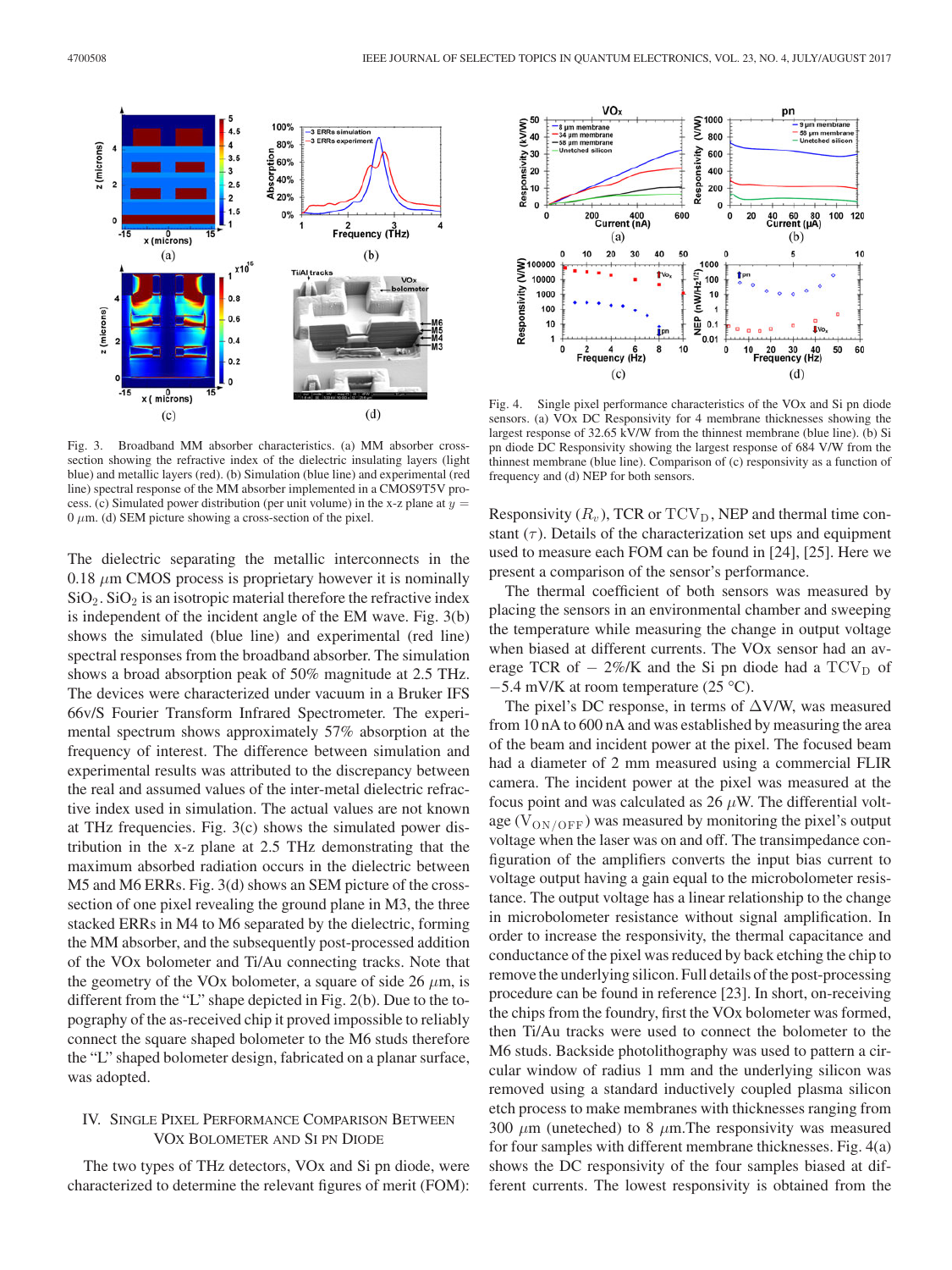with a 600 nA bias current for the thinnest membrane (8  $\mu$ m - blue line). For this sample, there was no silicon remaining, therefore there was no readout circuit. The second largest responsivity was 21.98 kV/W with a bias current of 600 nA from the 34  $\mu$ m membrane (red line). This device had 26  $\mu$ m of silicon remaining allowing for integration of readout circuits in the pixel.

The Si pn diode DC response was measured from 10 nA to  $120 \mu A$  for three membrane thicknesses to compare the increase in responsivity when reducing the volume of the pixel thus reducing the thermal capacitance and conductance. The results shown in Fig. 4(b) demonstrate the same pattern as the VOx sensors; the lowest responsivity comes from the unetched silicon (green line) and the largest responsivity of 684 V/W from the thinnest membrane (9  $\mu$ m - blue line).

The responsivity as a function of frequency from the devices with the largest DC response was measured at different frequencies in the range of 1 Hz to 50 Hz for the VOx sensor and 1 Hz to 10 Hz for the Si pn diode. Fig. 4(c) shows the responsivity versus modulation frequency demonstrating the largest responsivity at 1 Hz for both sensors. For the VOx sensor (red squares), the responsivity at this frequency was 59 kV/W at a bias current of 2  $\mu$ A and for the Si pn diode (blue diamonds) the responsivity was 274 V/W at a bias current of 10  $\mu$ A. The thermal time constant was obtained from the responsivity versus frequency data and it was found to be 68 ms for the 8  $\mu$ m VOx sensor and 420 ms for the Si pn diode.

The root-mean-square (*rms*) noise was measured to determine the NEP by placing the sensors in a Faraday cage and using a dynamic signal analyzer. The NEP was obtained by measuring the *rms* noise output voltage per square root unit bandwidth of the sensor divided by the responsivity modulated at different frequencies. Fig. 4(d) shows the NEP from the VOx sensor having a minimum NEP at 15 Hz of 108 pW/ $\sqrt{$ Hz and a minimum NEP of 10.4 nW/ $\sqrt{Hz}$  at 5 Hz for the Si pn diode.

In conclusion, the largest responsivity was obtained from the thinnest membranes due to the reduced thermal conductivity. Moreover, the thinner membrane devices had a shorter thermal time constant on account of the smaller thermal capacitance. The VOx sensor shows a better performance to the Si pn diode due to its superior temperature coefficient.

## *A. Terahertz Imaging Experiments*

Imaging experiments were done with both the VOx and Si pn diode sensors in transmission and reflection mode using a gas laser operating at 2.5 THz. We present the results of the reflection mode imaging experiments only since this mode of operation is most usually required. The VOx and Si pn diode sensor with the largest responsivity were used to demonstrate their imaging capabilities. The experimental set up and object characteristics are described in detail in [25]. The experiment consisted in reflecting the focused THz beam from the surface of the aluminum cut out 'T' shaped object, shown in Fig. 5(a), and



Fig. 5. Reflection mode Terahertz imaging using both detectors. (a) Optical image of the metallic object with a cut out "T" shape. (b) Metallic object hidden in a manila envelope. Reflection mode image of (c) the uncovered object and (d) covered object using the VOx detector. Reflection mode image of (e) the uncovered object and (f) covered object using the Si pn diode detector.

reflecting it back at an angle of 15° for the VOx detector (20 cm stand-off distance) and 25° for the Si pn diode detector (15 cm stand-off distance). The object was then hidden in a manila envelope, shown in Fig. 5(b), to demonstrate the capabilities of THz waves for identification of concealed objects. The images were formed by raster-scanning the single pixel detectors in the x-y direction in 1 mm steps to cover an area of 25 mm *×* 25 mm. The captured THz images obtained using the VOx sensor biased at 100 nA for the uncovered object are shown in Fig. 5(c) and for the covered object in Fig. 5(d). The captured THz images obtained using the Si pn diode sensor biased at 10  $\mu$ A for the uncovered object are shown in Fig. 5e and for the covered object in Fig. 5f. The reflected signal non-uniformity surrounding the 'Ts' is due to the instability of the laser power and subsequently the detected power. The THz images demonstrate that both detectors can be effectively used in stand-off THz imaging applications.

## V. SCALING TO A 64 *×* 64 FOCAL PLANE ARRAY

A number of challenges existed in scaling the single pixel demonstration of a THz MM absorber implemented in CMOS to high resolution  $64 \times 64$  pixel formats. A few of the notable challenges were: (1) devise a strategy to thermally isolate the pixels from each other to ensure no thermal cross-talk, (2) design the readout electronics such that the array could be read-out in real-time (50 frames per second) and (3) have the ability to select a bias current dependent on the VOx resistance in order not to saturate the output electronics. It is important to note that the single pixels described in Section IV were not connected to any electronics and the maximum voltage range we could measure using our source measure unit was 0 V to 20 V whereas the maximum voltage range available in the CMOS9T5V process is 0 V to 3.3 V. Details of how we overcame these challenges and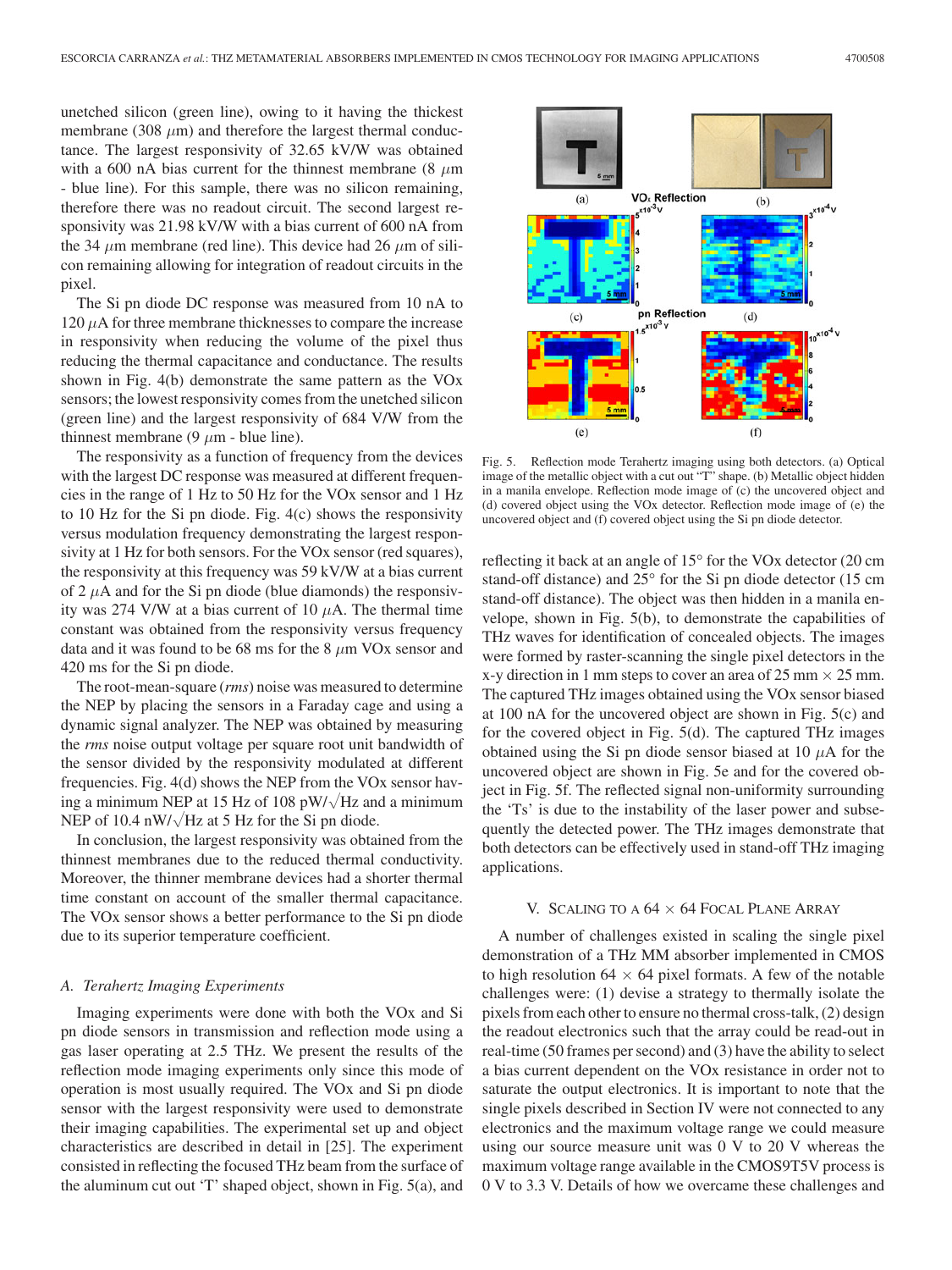

Fig. 6. Absorption spectra for the 64 *×* 64 FPA. Simulation (blue line) and experimental (red line) absorption spectra.

our approach to design a fully integrated  $64 \times 64$  THz CMOS FPA are explained in this section.

## *A. Pixel Design and Spectral Response*

The broadband MM absorber was modified from having three cross-shaped ERRs to two ERRs in M5 and M6. The dimensions of the ERRs were kept identical but the pixel size was increased to 40  $\mu$ m  $\times$  40  $\mu$ m due to the requirements in post-processing which will be explained in Section (b). The ERR in M5 had an arm length of 23.5  $\mu$ m, and an arm length of 22.5  $\mu$ m in M6 while both had a width of 10  $\mu$ m. The ERR in M4 was substituted by a 26  $\mu$ m  $\times$  26  $\mu$ m metal square, acting as the MM absorber ground layer. M3 was used as a sacrificial etch layer in a post-processing step to create free standing pixels above the integrated circuit (IC). Two 2.5  $\mu$ m  $\times$  2.5  $\mu$ m posts in M1 to M6 were used to support each pixel and connect the VOx bolometer to the underlying electronics.

The simulated and experimental absorption characteristics of the  $64 \times 64$  FPA were obtained following the same procedures described in Section III. Fig. 6 shows the comparison between the simulation (blue line) and experimental (red line) absorption spectra. In the simulation data the absorption spectra has two peaks, caused by the two stacked ERRs, at 2.5 THz and 2.8 THz with an absorption magnitude of 97% and 94% respectively. The experimental results show a broadband absorption peak centered at 2.5 THz with an absorption magnitude of 62%. These results confirmed greater than 60% absorption at the required frequency of 2.5 THz. The difference between simulation and experimental results may be due to the assumed values in simulation of the inter-metal dielectric refractive index, as mentioned previously in Section II and III, and the non-continuity in the ground plane allowing for some transmission.

## *B. Post-Processing*

Before sending the chips to the foundry for fabrication, an overglass layer, typically only used to remove the silicon oxynitride passivation layer over the bond pads was drawn on top of the entire 5.9 mm  $\times$  5.9 mm sensor array. This was done in order to be able to access the top metal, M6, studs that were to be subsequently connected to the VOx bolometer. On receiving the chips a series of post-processing steps were required: (1)



Fig. 7. Fabrication of THz MM based 64 *×* 64 FPA. (a) SEM picture showing a section of the array with free standing pixels. (b) SEM picture of scratched array revealing free standing and thus thermally isolated pixels. (c) Surface profiler image used to measure the vertical distance of the chip. (d) COMSOL simulations showing no cross-talk between pixels when they are thermally isolated.

definition of VOx bolometers, (2) connection of the bolometers to the underlying CMOS electronics and (3) thermal isolation of each pixel.

First, an electron-beam lithography registration process using a bi-layer of polymethylmethacrylate (PMMA) was used to define the bolometers and a reactive sputtering process (5  $\mu$ bar, 500 W RF power, 94% Ar and 6%  $O_2$ ), employed to deposit the VOx. The unwanted VOx was lifted-off by immersing the sample in a beaker of acetone. Next the bolometers were connected to the M6 studs using Ti/Au tracks by again using a PMMA bi-layer, electron beam evaporation of the metals and lift-off strategy. A 400 nm  $Si<sub>3</sub>N<sub>4</sub>$  layer was then deposited via an inductively coupled plasma process on top of the CMOS chip to passivate the bolometers.

After formation of the bolometers and connection to the CMOS electronics the final, most challenging, step was thermal isolation of each pixel in the  $64 \times 64$  array. This necessitated the removal of 400 nm of  $Si<sub>3</sub>N<sub>4</sub>$ , 3  $\mu$ m of fluorinated silica glass intermetal-dielectric (IMD5 to IMD3) and the 0.5  $\mu$ m thick sacrificial M3 Al layer while protecting the M6 Al ERR, VOx bolometer and Al bond pads. A 3  $\mu$ m wide opening was formed in a 7  $\mu$ m thick layer of SPR220-7 photoresist around the perimeter of each pixel and a cyclic  $CHF<sub>3</sub>/O<sub>2</sub>$  reactive ion etch used to remove the  $Si<sub>3</sub>N<sub>4</sub>$  and IMD. Before wet etching the sacrificial M3 layer, sequential oxygen and argon cleans were performed to remove organic and fluorinated contaminants on top of the Al metal and ensure repeatable and uniform etching. A solution of  $H_3PO_4$ : $HNO_3$ : $CH_3COOH$  was used to remove the sacrificial Al layer. The sample was rinsed in RO water, transferred to a beaker of N-Methyl-2-pyrrolidone (NMP) at 80°C to remove the SPR220-7 photomask, rinsed again in RO water and hexamethyldisiloxane (HMDSO) then finally left to dry. The result, as shown in Fig. 7(a), was the THz MM absorber and VOx bolometers thermally isolated from the underlying CMOS IC. Fig. 7(b) shows an SEM picture of a scratched dummy chip used to determine that the M3 sacrificial Al layer was removed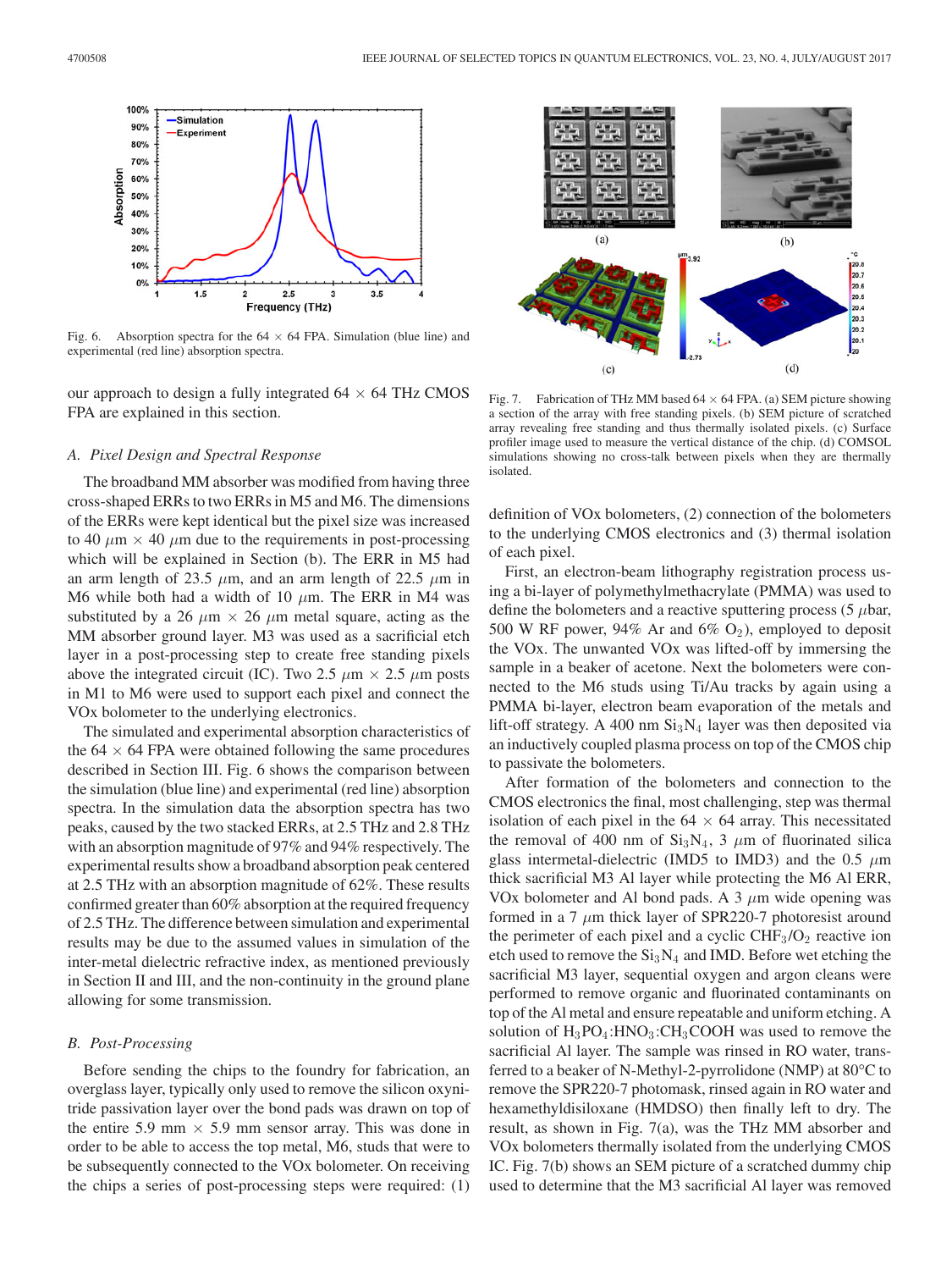

Fig. 8. Readout schematic of the  $64 \times 64$  FPA and inset of single pixel readout schematic flow.

beneath the pixel and that the pixel was free standing. We also used surface profile interferometry (Bruker Contour) to determine the height of the bolometer to the integrated IC below and corroborate that the pixel was free standing and the thermal isolation was implemented successfully (see Fig. 7(c)). COM-SOL simulations, shown in Fig. 7(d), were performed to verify that the pixel design resulted in no thermal cross-talk between adjacent pixels.

## *C. 64 × 64 Parallel Readout*

The parallel readout architecture was based on the 5 *×* 5 array readout design explained in [25]. Such an architecture was implemented to increase readout speed. The array was designed using the same electronic components in the  $5 \times 5$  array including the 5-bit DAC, 3 to 8 decoder, and amplifiers. In order to select 64 rows a 6 to 64 bit decoder with enable (EN) function was used. This decoder was built using nine 3 to 8 decoders where eight decoders provide 64 outputs. In order to enable the eight decoders, eight EN functions were needed. These EN functions were obtained from the ninth 3 to 8 decoder which controlled all the EN functions allowing for the proper selection of 64 rows. The row decoder needed a total of 6 bits provided externally.

The parallel readout process started with biasing the VOx microbolometers using a 5-bit current DAC. The external bias current selected depends on the resistance value of the microbolometer. For the chip that was tested, the average value was approximately 14 M $\Omega$ . It was necessary to check that the output voltages were within the maximum voltage rails of the amplifiers (0.3 V to 3.0 V). After the current had been binary weighted with the external 5-bits of the digital input word, the readout process began by selecting eight columns at the same time and one row of each one of those columns. The result was that instead of having only one current DAC, the array has eight current DACs that bias eight columns at the same time. Therefore, the reading time is reduced by 8 times compared to the serial readout architecture. Each one of the 64 columns has an amplifier connected in a transimpedance feedback configuration to the microbolometer. Fig. 8 shows the parallel readout schematic of the  $64 \times 64$  FPA. The inset in Fig. 8 shows the complete readout flow of one pixel, as the current  $(I_{bias})$  biases the microbolometer  $(R_{VOx})$ , the amplifier reads an output



Fig. 9. Histogram plot of output voltages of the 64 *×* 64 FPA when biased at 50 nA.

voltage ( $V_{\text{out}}$ ) between 0.3 V and 3.0 V. In order to read the 8 columns simultaneously, each output from the amplifier is connected to a switch, activated by the 3 to 8 column decoder, and to one of the eight output amplifiers ( $V_{\text{OUT}}$ ) used as buffers. Lastly, all the voltages are read out externally to create a voltage map.

#### *D. Results*

The post-processed chip was bonded to a ceramic pin grid array (CPGA) package (100 pins). Customized printed circuit boards (PCBs) were fabricated to bias and readout the electronic signals of the chip. The readout electronics were tested by current biasing the array and reading the voltage of each pixel in the 64 *×* 64 array. Fig. 9 shows a histogram plot of the 4096 pixels when biased at 50 nA. The data was taken using a Labview program. It can be seen from the histogram that 50% of the pixels have output voltages between 0.41 V to 0.7 V and that there is a degree of non-uniformity. Some of the reasons for the nonuniformity could be the damage caused by the post-processing steps, mismatch in the bias currents from the eight DACs, or mismatch in the deposition of the VOx films, resulting in different pixel resistances. Each one of the pixels can be compensated by employing off-chip image processing algorithms.

## VI. CONCLUSION

We have shown the progression from single band and broadband THz MM absorbers on bespoke custom substrates to their implementation in the metal and dielectric layers of a standard 180 nm CMOS process. We have coupled the CMOS THz MM absorbers with VOx and Si pn diode bolometers to form THz detectors and obtained minimum NEPs of 108 pW/ $\sqrt{Hz}$ and 10.4 nW/ $\sqrt{Hz}$  respectively. We have showcased the capability of both the VOx and Si pn diode devices for stand-off security imaging of concealed objects by forming reflection images of a metallic object with cut out 'T' shape hidden in a manila envelope. We have successfully upscaled our proof-ofconcept single pixel THz detector to design, post-process and characterize a high resolution 64 *×* 64 THz CMOS FPA. With the ever improving power of THz sources and their increasing miniaturization, our MM based THz 64 *×* 64 CMOS technology is well suited for integration into THz imaging systems.

Moreover the beauty of MM structures is their scalability – they can operate from the millimeter wave to the visible.